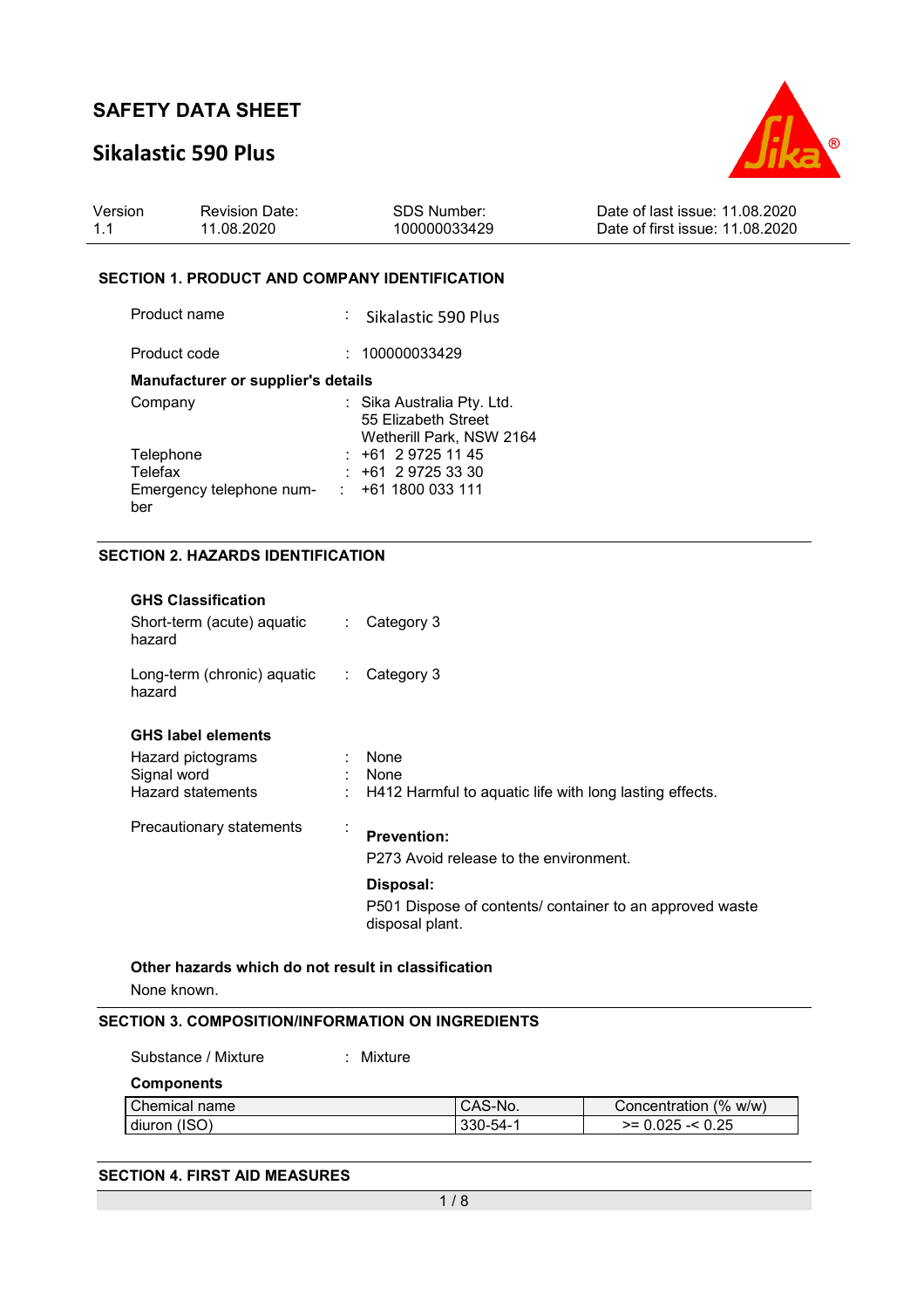## **Sikalastic 590 Plus**



| Version<br>1.1          |                    | <b>Revision Date:</b><br>11.08.2020                                                              | <b>SDS Number:</b><br>100000033429                                                                                                                                 | Date of last issue: 11.08.2020<br>Date of first issue: 11.08.2020 |  |
|-------------------------|--------------------|--------------------------------------------------------------------------------------------------|--------------------------------------------------------------------------------------------------------------------------------------------------------------------|-------------------------------------------------------------------|--|
|                         | General advice     |                                                                                                  | No hazards which require special first aid measures.                                                                                                               |                                                                   |  |
|                         | If inhaled         |                                                                                                  | Move to fresh air.                                                                                                                                                 |                                                                   |  |
| In case of skin contact |                    | Take off contaminated clothing and shoes immediately.<br>Wash off with soap and plenty of water. |                                                                                                                                                                    |                                                                   |  |
|                         |                    | In case of eye contact                                                                           | Flush eyes with water as a precaution.<br>Remove contact lenses.<br>Keep eye wide open while rinsing.                                                              |                                                                   |  |
|                         | If swallowed       |                                                                                                  | Clean mouth with water and drink afterwards plenty of water.<br>Do not give milk or alcoholic beverages.<br>Never give anything by mouth to an unconscious person. |                                                                   |  |
|                         | delayed            | Most important symptoms<br>and effects, both acute and                                           | No known significant effects or hazards.<br>See Section 11 for more detailed information on health effects<br>and symptoms.                                        |                                                                   |  |
|                         | Notes to physician |                                                                                                  | Treat symptomatically.                                                                                                                                             |                                                                   |  |

### **SECTION 5. FIREFIGHTING MEASURES**

|                  | Suitable extinguishing media : Use extinguishing measures that are appropriate to local cir-<br>cumstances and the surrounding environment. |
|------------------|---------------------------------------------------------------------------------------------------------------------------------------------|
| ucts             | Hazardous combustion prod- : No hazardous combustion products are known                                                                     |
| ods              | Specific extinguishing meth- : Standard procedure for chemical fires.                                                                       |
| for firefighters | Special protective equipment : In the event of fire, wear self-contained breathing apparatus.                                               |

#### **SECTION 6. ACCIDENTAL RELEASE MEASURES**

| tive equipment and emer-<br>gency procedures             | Personal precautions, protec-: For personal protection see section 8.                                      |
|----------------------------------------------------------|------------------------------------------------------------------------------------------------------------|
| Environmental precautions                                | : No special environmental precautions required.                                                           |
| Methods and materials for<br>containment and cleaning up | Wipe up with absorbent material (e.g. cloth, fleece).<br>Keep in suitable, closed containers for disposal. |

### **SECTION 7. HANDLING AND STORAGE**

| Advice on protection against | Normal measures for preventive fire protection. |
|------------------------------|-------------------------------------------------|
| fire and explosion           |                                                 |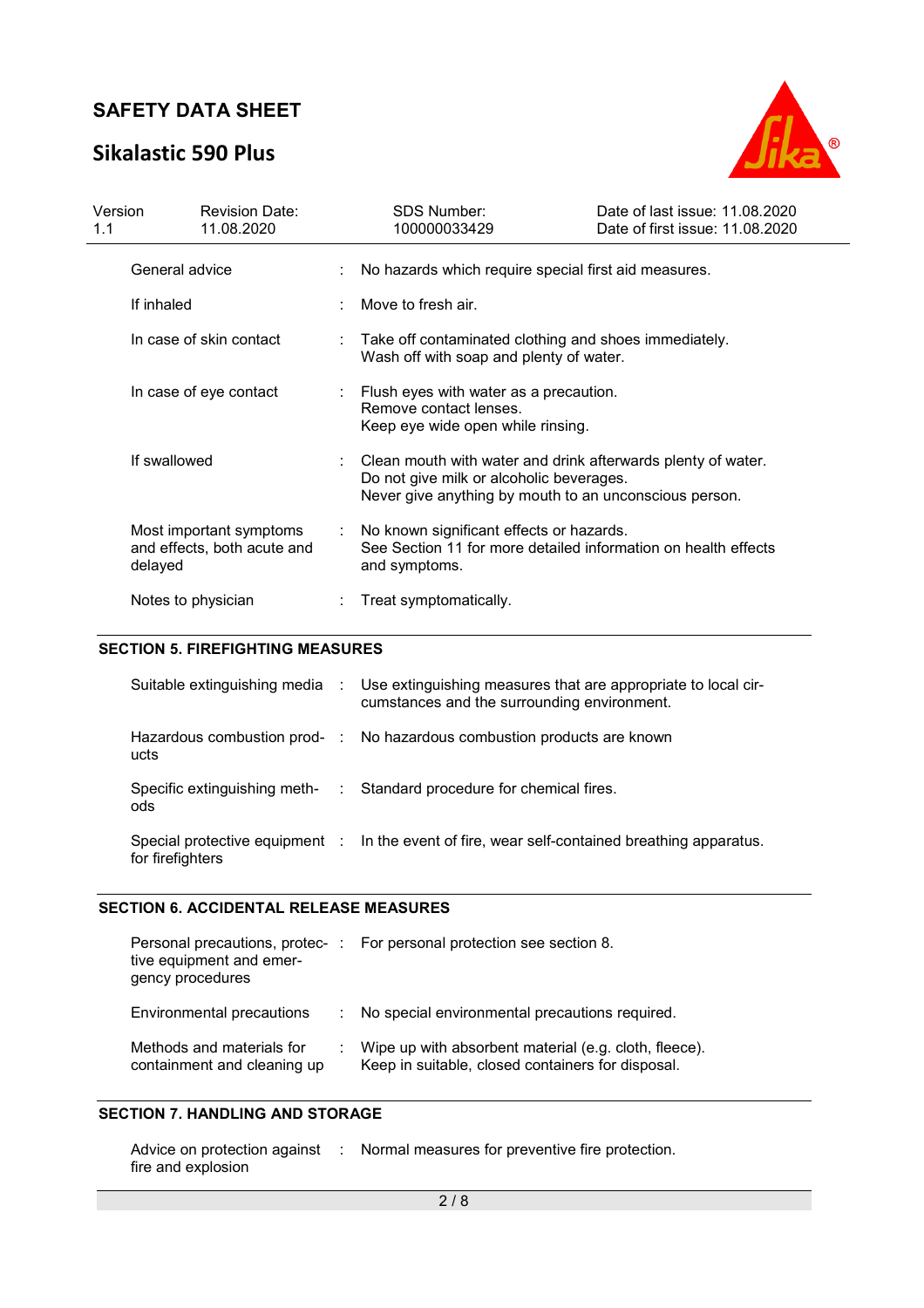## **Sikalastic 590 Plus**



| Version<br>1.1              | <b>Revision Date:</b><br>11.08.2020 | SDS Number:<br>100000033429                                                                                                                           | Date of last issue: 11.08.2020<br>Date of first issue: 11.08.2020 |
|-----------------------------|-------------------------------------|-------------------------------------------------------------------------------------------------------------------------------------------------------|-------------------------------------------------------------------|
| Advice on safe handling     |                                     | For personal protection see section 8.<br>No special handling advice required.<br>Follow standard hygiene measures when handling chemical<br>products |                                                                   |
| Hygiene measures            |                                     | When using do not eat or drink.<br>When using do not smoke.                                                                                           |                                                                   |
| Conditions for safe storage |                                     | Keep container tightly closed in a dry and well-ventilated<br>place.<br>Store in accordance with local regulations.                                   |                                                                   |
|                             | Materials to avoid                  | No special restrictions on storage with other products.                                                                                               |                                                                   |

## **SECTION 8. EXPOSURE CONTROLS/PERSONAL PROTECTION**

### **Components with workplace control parameters**

| Components                          | CAS-No.                                                                                                                                                                                                                                                                                                                  | Value type<br>(Form of<br>exposure) | Control parame-<br>ters / Permissible<br>concentration         | <b>Basis</b> |
|-------------------------------------|--------------------------------------------------------------------------------------------------------------------------------------------------------------------------------------------------------------------------------------------------------------------------------------------------------------------------|-------------------------------------|----------------------------------------------------------------|--------------|
| diuron (ISO)                        | 330-54-1                                                                                                                                                                                                                                                                                                                 | <b>TWA</b>                          | 10 mg/m $3$                                                    | AU OEL       |
|                                     | cinogen                                                                                                                                                                                                                                                                                                                  |                                     | Further information: Category 2 (Carc. 2) Suspected human car- |              |
| Appropriate engineering<br>controls | Use adequate ventilation and/or engineering controls to pre-<br>vent exposure to vapours.                                                                                                                                                                                                                                |                                     |                                                                |              |
| Personal protective equipment       |                                                                                                                                                                                                                                                                                                                          |                                     |                                                                |              |
| Respiratory protection              | In case of inadequate ventilation wear respiratory protection.<br>Respirator selection must be based on known or anticipated<br>exposure levels, the hazards of the product and the safe<br>working limits of the selected respirator.                                                                                   |                                     |                                                                |              |
| Hand protection                     | Chemical-resistant, impervious gloves complying with an<br>approved standard should be worn at all times when handling<br>chemical products if a risk assessment indicates this is nec-<br>essary.<br>Follow AS/NZS 1337.1<br>Recommended: Butyl rubber/nitrile rubber gloves.<br>Contaminated gloves should be removed. |                                     |                                                                |              |
| Eye protection                      | Safety glasses                                                                                                                                                                                                                                                                                                           |                                     |                                                                |              |
| Skin and body protection            | clothing, long trousers)<br>Follow AS 2210:3                                                                                                                                                                                                                                                                             |                                     | Protective clothing (e.g. safety shoes, long-sleeved working   |              |

### **SECTION 9. PHYSICAL AND CHEMICAL PROPERTIES**

Appearance : viscous liquid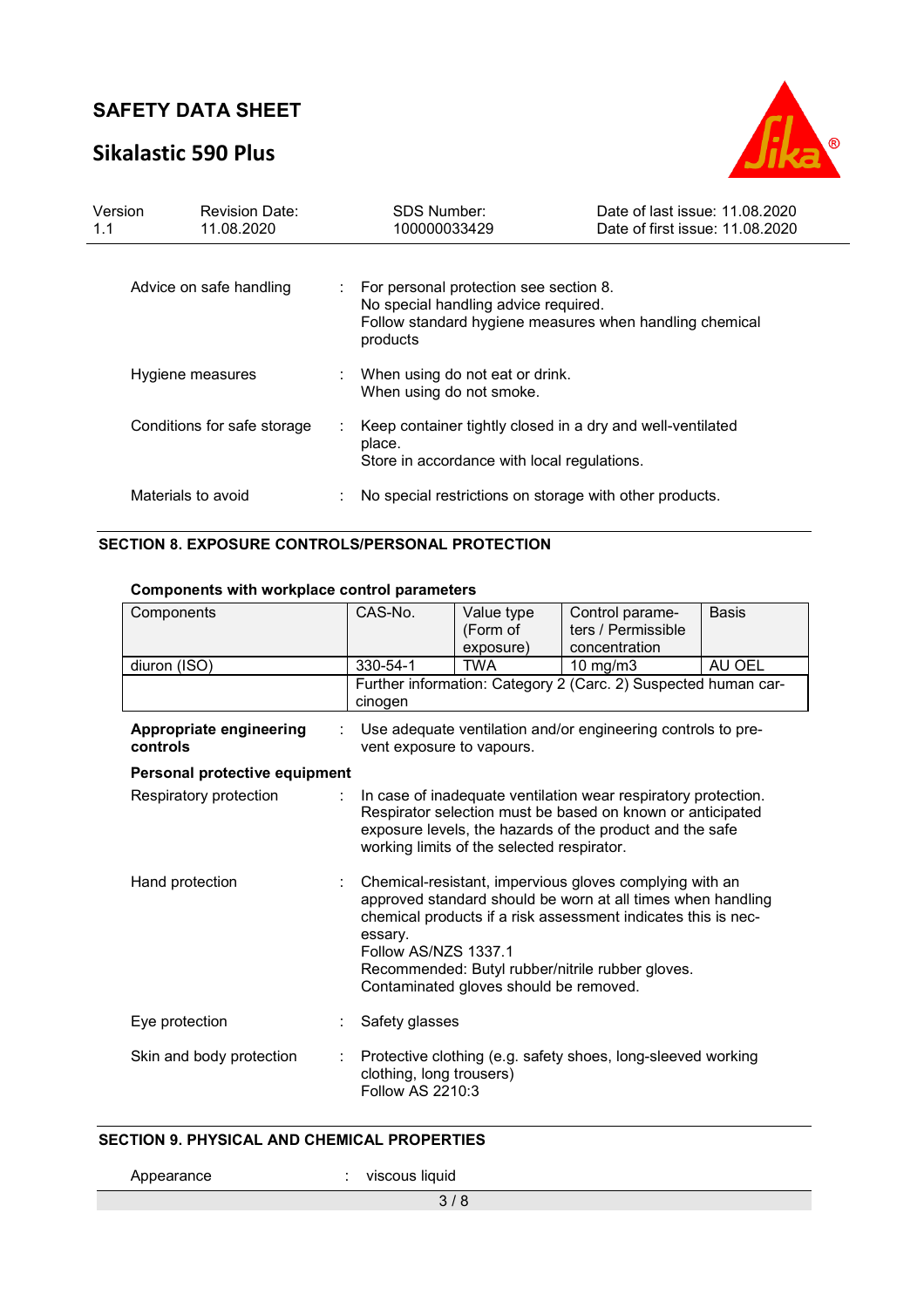# **Sikalastic 590 Plus**



| Version<br>1.1 | <b>Revision Date:</b><br>11.08.2020                 |    | SDS Number:<br>100000033429                                                                                       | Date of last issue: 11.08.2020<br>Date of first issue: 11.08.2020 |
|----------------|-----------------------------------------------------|----|-------------------------------------------------------------------------------------------------------------------|-------------------------------------------------------------------|
|                |                                                     |    |                                                                                                                   |                                                                   |
|                | Colour                                              |    | various                                                                                                           |                                                                   |
|                | Odour                                               |    | No data available                                                                                                 |                                                                   |
|                | <b>Odour Threshold</b>                              |    | No data available                                                                                                 |                                                                   |
| pH             |                                                     |    | 9.5                                                                                                               |                                                                   |
|                | Melting point/range / Freezing :<br>point           |    | No data available                                                                                                 |                                                                   |
|                | Boiling point/boiling range                         |    | No data available                                                                                                 |                                                                   |
|                | Flash point                                         |    | No data available                                                                                                 |                                                                   |
|                | Evaporation rate                                    |    | No data available                                                                                                 |                                                                   |
|                | Flammability (solid, gas)                           |    | No data available                                                                                                 |                                                                   |
|                | Upper explosion limit / Upper<br>flammability limit | ÷. | No data available                                                                                                 |                                                                   |
|                | Lower explosion limit / Lower<br>flammability limit | ÷  | No data available                                                                                                 |                                                                   |
|                | Vapour pressure                                     |    | 23 hPa                                                                                                            |                                                                   |
|                | Relative vapour density                             |    | No data available                                                                                                 |                                                                   |
|                | Density                                             |    | ca. 1.39 g/cm3 (20 °C (68 °F))                                                                                    |                                                                   |
|                | Solubility(ies)<br>Water solubility                 |    | No data available                                                                                                 |                                                                   |
|                | Solubility in other solvents                        | ÷  | No data available                                                                                                 |                                                                   |
|                | Partition coefficient: n-                           |    | No data available                                                                                                 |                                                                   |
|                | octanol/water<br>Auto-ignition temperature          |    | No data available                                                                                                 |                                                                   |
|                | Decomposition temperature                           |    | No data available                                                                                                 |                                                                   |
|                | Viscosity<br>Viscosity, dynamic                     | ÷  | ca. 19,000 mPa.s (25 °C (77 °F))                                                                                  |                                                                   |
|                | Viscosity, kinematic                                |    | No data available                                                                                                 |                                                                   |
|                | <b>Explosive properties</b>                         |    | No data available                                                                                                 |                                                                   |
|                | Oxidizing properties                                |    | No data available                                                                                                 |                                                                   |
|                | Volatile organic compounds                          |    | Directive 2010/75/EU of 24 November 2010 on industrial<br>emissions (integrated pollution prevention and control) |                                                                   |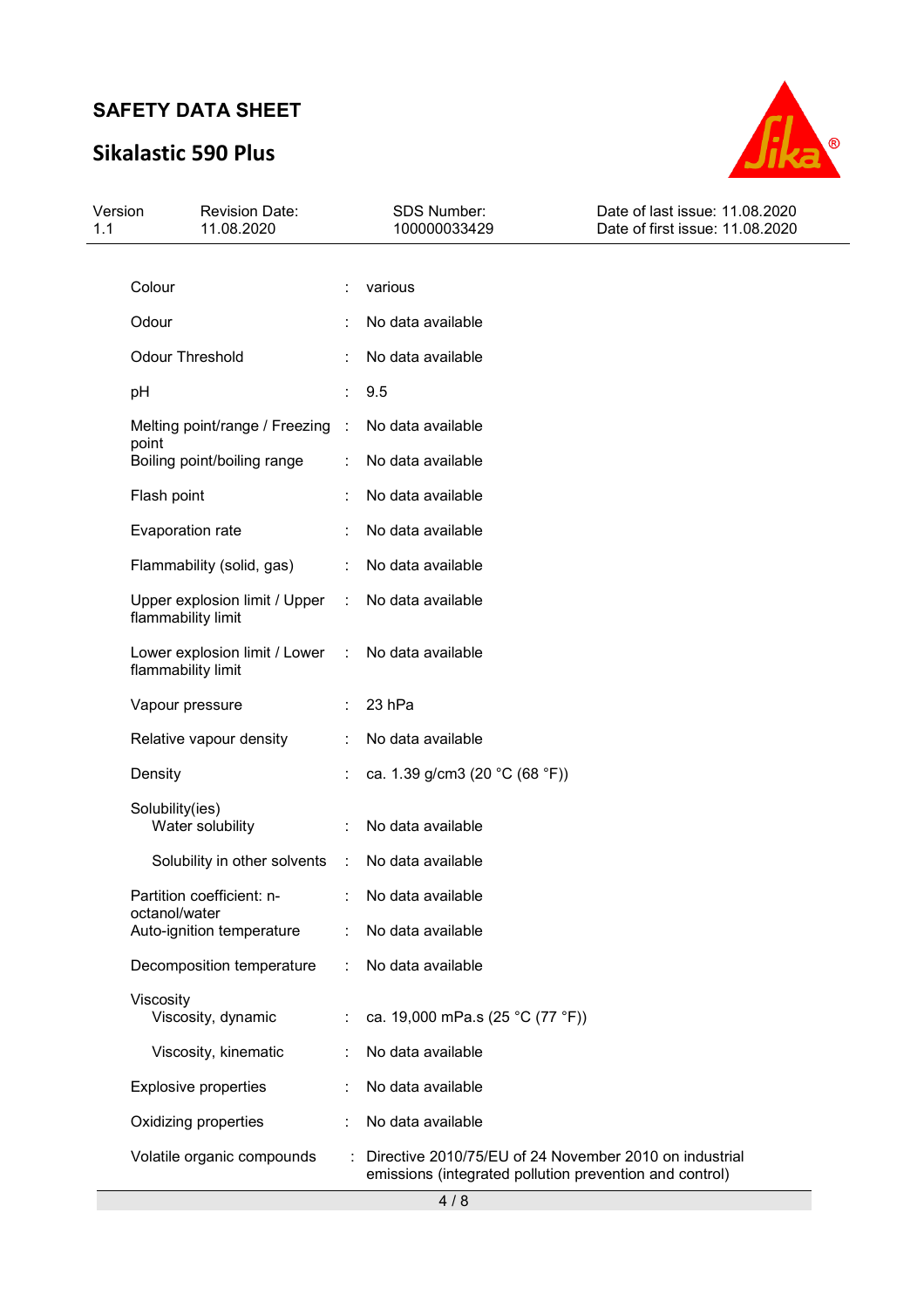## **Sikalastic 590 Plus**



| Version | <b>Revision Date:</b> | SDS Number:  | Date of last issue: 11.08.2020  |
|---------|-----------------------|--------------|---------------------------------|
| 1.1     | 11.08.2020            | 100000033429 | Date of first issue: 11.08.2020 |
|         |                       |              |                                 |

#### Volatile organic compounds (VOC) content: 0.26 %

#### **SECTION 10. STABILITY AND REACTIVITY**

| Reactivity             |   | No dangerous reaction known under conditions of normal use.            |
|------------------------|---|------------------------------------------------------------------------|
| Chemical stability     |   | : The product is chemically stable.                                    |
| tions                  |   | Possibility of hazardous reac- : No hazards to be specially mentioned. |
| Conditions to avoid    | ÷ | No data available                                                      |
| Incompatible materials |   | see section 7.                                                         |

### **SECTION 11. TOXICOLOGICAL INFORMATION**

#### **Acute toxicity**

Not classified based on available information.

### **Skin corrosion/irritation**

Not classified based on available information.

#### **Serious eye damage/eye irritation**

Not classified based on available information.

#### **Respiratory or skin sensitisation**

#### **Skin sensitisation**

Not classified based on available information.

### **Respiratory sensitisation**

Not classified based on available information.

#### **Chronic toxicity**

#### **Germ cell mutagenicity**

Not classified based on available information.

#### **Carcinogenicity**

Not classified based on available information.

#### **Reproductive toxicity**

Not classified based on available information.

#### **STOT - single exposure**

Not classified based on available information.

### **STOT - repeated exposure**

Not classified based on available information.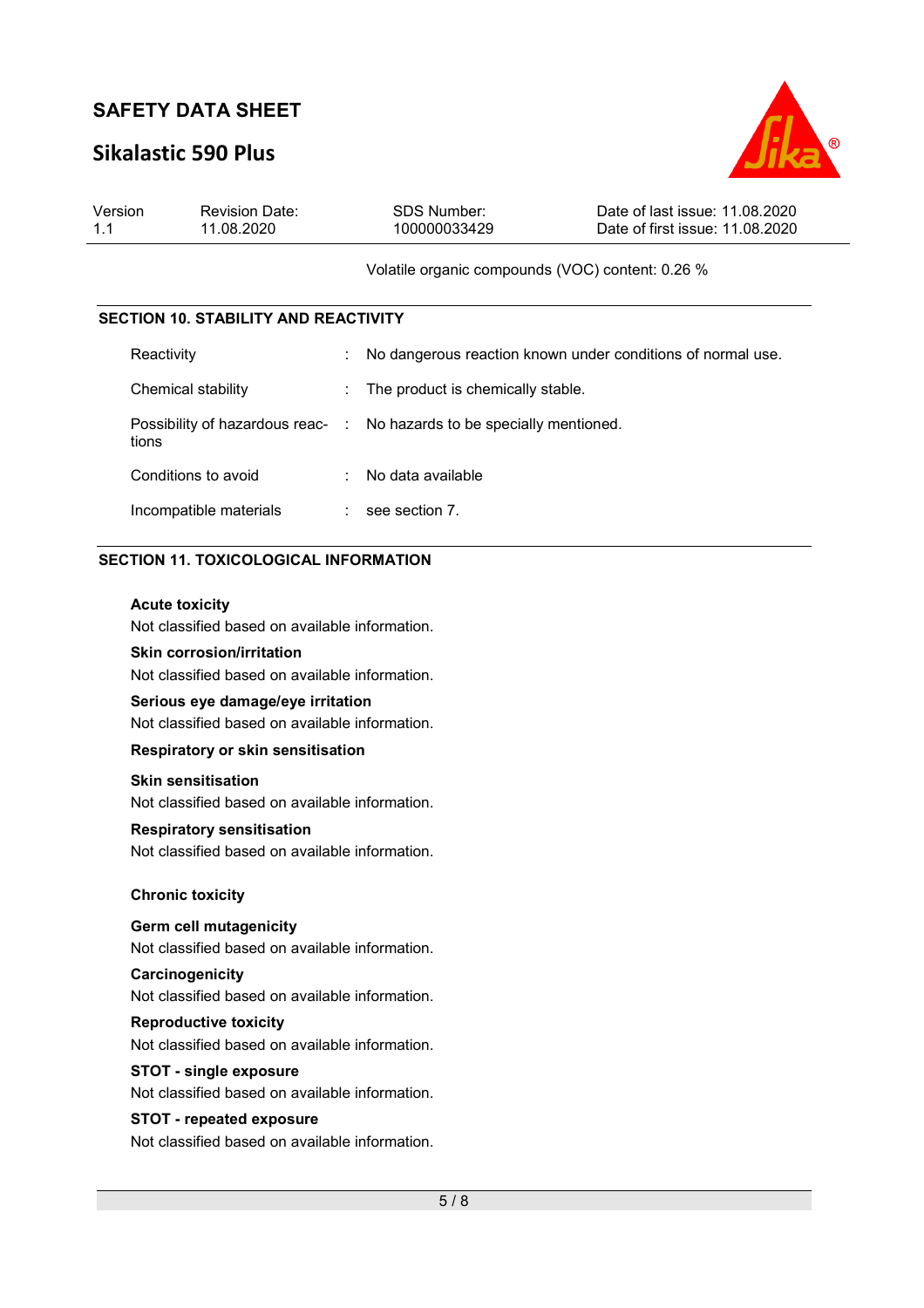# **Sikalastic 590 Plus**



| Version | <b>Revision Date:</b> | SDS Number:  | Date of last issue: 11.08.2020  |
|---------|-----------------------|--------------|---------------------------------|
| $-1.1$  | 11.08.2020            | 100000033429 | Date of first issue: 11.08.2020 |
|         |                       |              |                                 |

### **Aspiration toxicity**

Not classified based on available information.

### **SECTION 12. ECOLOGICAL INFORMATION**

#### **Ecotoxicity**

| <b>Components:</b><br>diuron (ISO):<br>M-Factor (Acute aquatic tox- $\;$ : 10<br>icity)<br>M-Factor (Chronic aquatic<br>toxicity) | : 10                                                                                                 |
|-----------------------------------------------------------------------------------------------------------------------------------|------------------------------------------------------------------------------------------------------|
| Persistence and degradability<br>No data available                                                                                |                                                                                                      |
| <b>Bioaccumulative potential</b><br>No data available<br><b>Mobility in soil</b><br>No data available                             |                                                                                                      |
| Other adverse effects                                                                                                             |                                                                                                      |
| <b>Product:</b><br>Additional ecological infor-<br>mation                                                                         | : An environmental hazard cannot be excluded in the event of<br>unprofessional handling or disposal. |

### **SECTION 13. DISPOSAL CONSIDERATIONS**

| Disposal methods       |                                                                                                     |
|------------------------|-----------------------------------------------------------------------------------------------------|
| Contaminated packaging | Empty containers should be taken to an approved waste han-<br>dling site for recycling or disposal. |

If potential for exposure exists refer to Section 8 for specific personal protective equipment.

### **SECTION 14. TRANSPORT INFORMATION**

### **International Regulations**

**UNRTDG** Not regulated as a dangerous good

**IATA-DGR** Not regulated as a dangerous good

**IMDG-Code** Not regulated as a dangerous good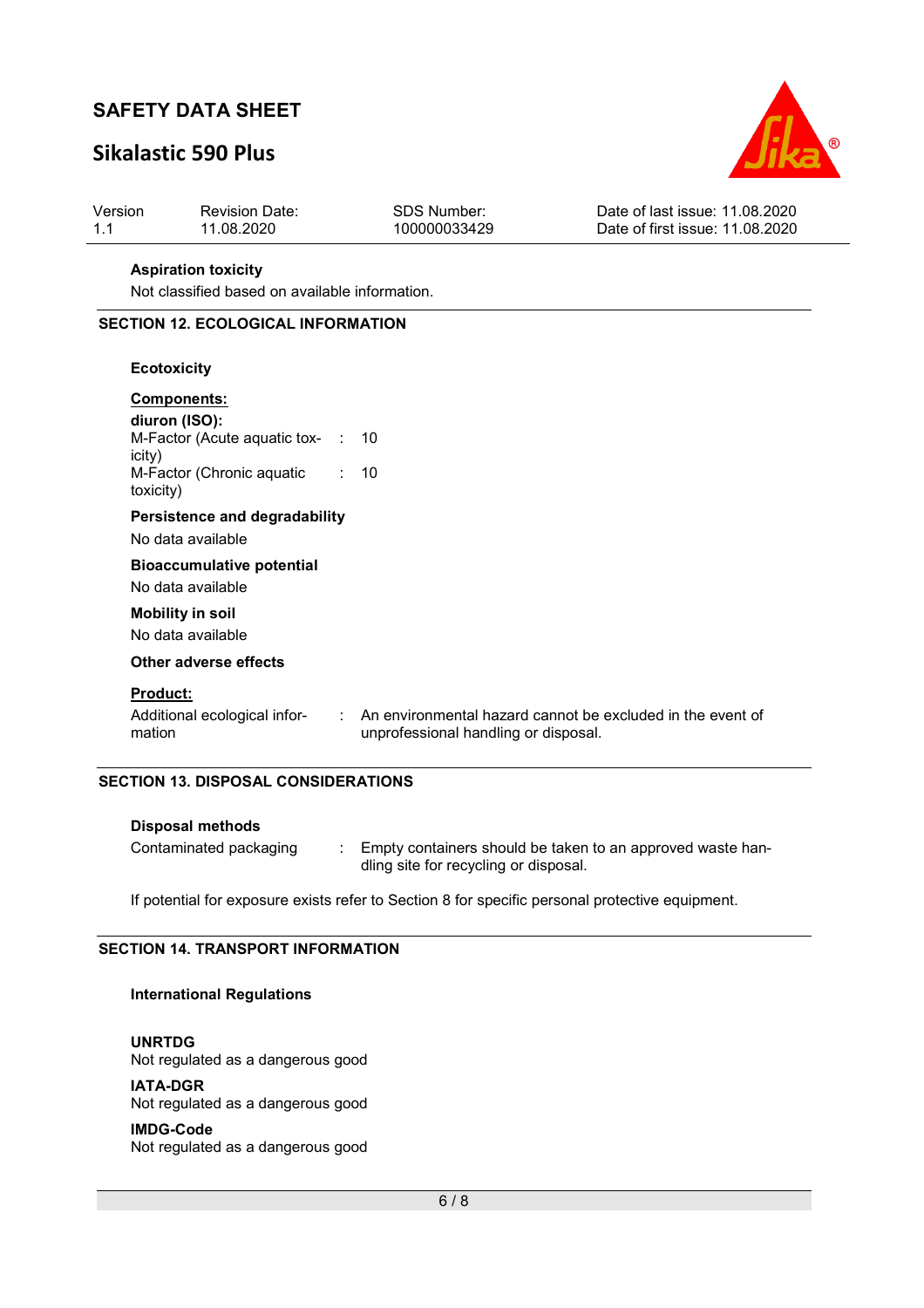## **Sikalastic 590 Plus**



| Version | <b>Revision Date:</b> | SDS Number:  | Date of last issue: 11.08.2020  |
|---------|-----------------------|--------------|---------------------------------|
| 1.1     | 11.08.2020            | 100000033429 | Date of first issue: 11.08.2020 |

#### **Transport in bulk according to Annex II of MARPOL 73/78 and the IBC Code**

Not applicable for product as supplied.

#### **National Regulations**

**ADG**

Not regulated as a dangerous good

#### **SECTION 15. REGULATORY INFORMATION**

#### **Safety, health and environmental regulations/legislation specific for the substance or mixture**

| Standard for the Uniform<br>Scheduling of Medicines and<br>Poisons                                    | No poison schedule number allocated |                                                                                                                                                                                                  |
|-------------------------------------------------------------------------------------------------------|-------------------------------------|--------------------------------------------------------------------------------------------------------------------------------------------------------------------------------------------------|
| International Chemical Weapons Convention (CWC)<br><b>Schedules of Toxic Chemicals and Precursors</b> |                                     | Not applicable                                                                                                                                                                                   |
| <b>Prohibition/Licensing Requirements</b>                                                             |                                     | There is no applicable prohibition,<br>authorisation and restricted use<br>requirements, including for carcino-<br>gens referred to in Schedule 10 of<br>the model WHS Act and Regula-<br>tions. |

### **The components of this product are reported in the following inventories:**  AICS **Subset AICS** : On the inventory, or in compliance with the inventory

#### **SECTION 16. OTHER INFORMATION**

| <b>Revision Date</b><br>Date format     | : 11.08.2020<br>dd.mm.yyyy                                                    |
|-----------------------------------------|-------------------------------------------------------------------------------|
| <b>Full text of other abbreviations</b> |                                                                               |
| AU OEL                                  | : Australia. Workplace Exposure Standards for Airborne Con-<br>taminants.     |
| AU OEL / TWA                            | Exposure standard - time weighted average                                     |
| ADG                                     | Australian Dangerous Goods Code.                                              |
| <b>ADR</b>                              | European Agreement concerning the International Carriage of                   |
|                                         | Dangerous Goods by Road                                                       |
| CAS                                     | <b>Chemical Abstracts Service</b>                                             |
| <b>DNEL</b>                             | Derived no-effect level                                                       |
| <b>EC50</b>                             | Half maximal effective concentration                                          |
| <b>GHS</b>                              | Globally Harmonized System                                                    |
| <b>IATA</b>                             | International Air Transport Association                                       |
| <b>IMDG</b>                             | International Maritime Code for Dangerous Goods                               |
| LD50                                    | Median lethal dosis (the amount of a material, given all at                   |
|                                         | once, which causes the death of 50% (one half) of a group of<br>test animals) |
| LC50                                    | Median lethal concentration (concentrations of the chemical in                |